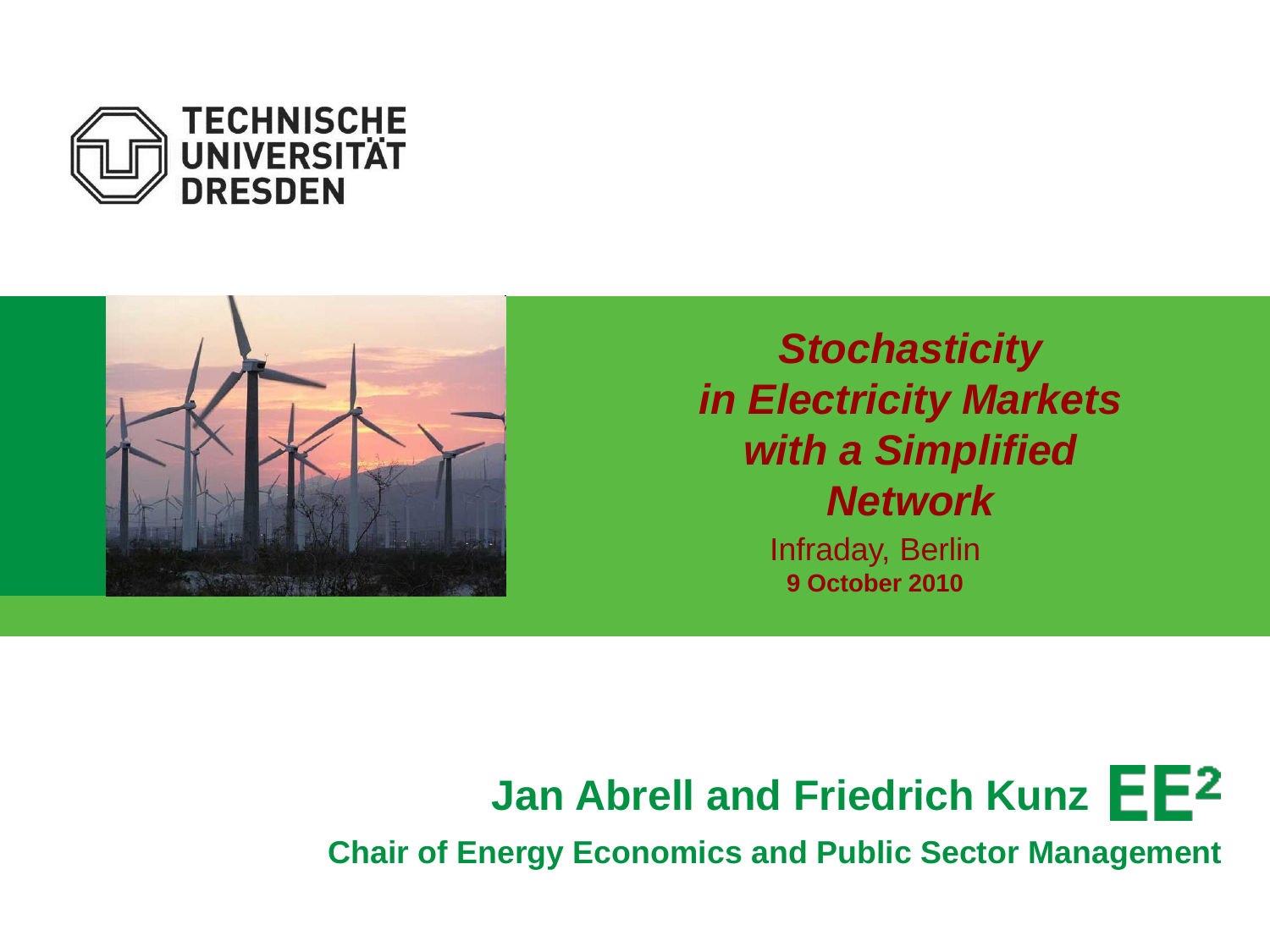#### **Agenda**

#### 1. Motivation

- 2. Modeling Approach
- 3. Results
- 4. Conclusions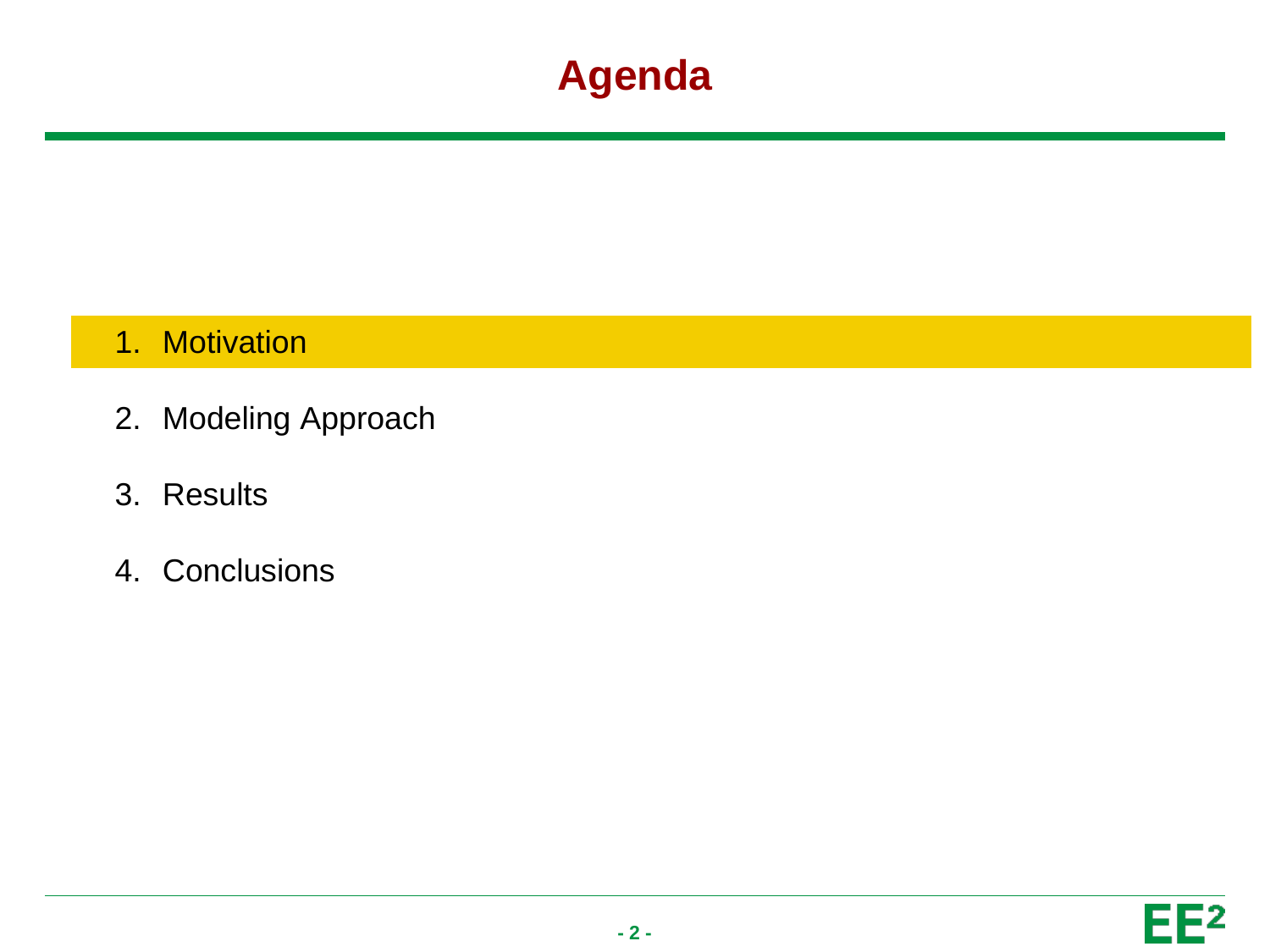# **20-20-20 RES**

# **80, 100% … 2050**

**- 3 -**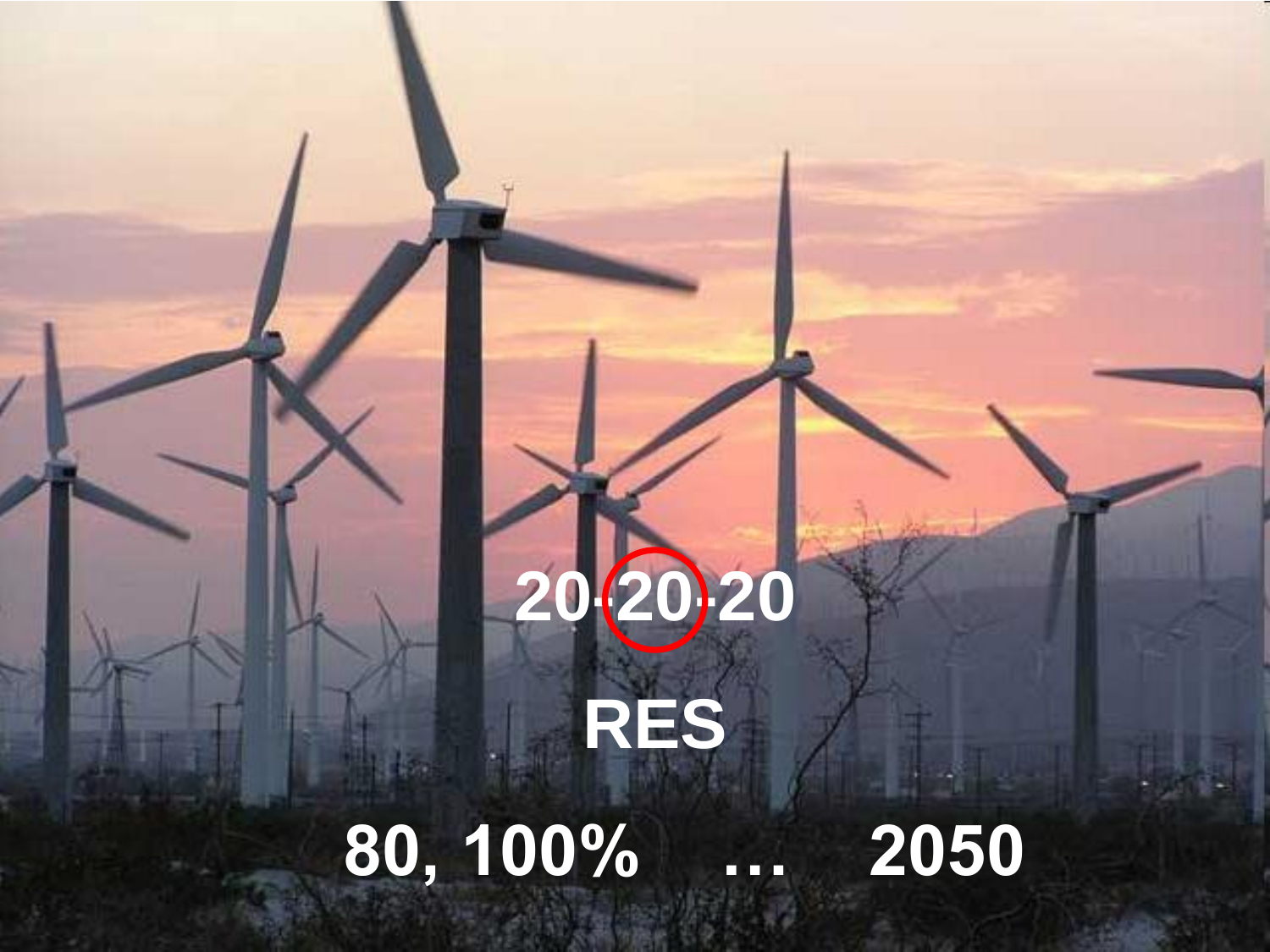#### **Renewable Intermittency**

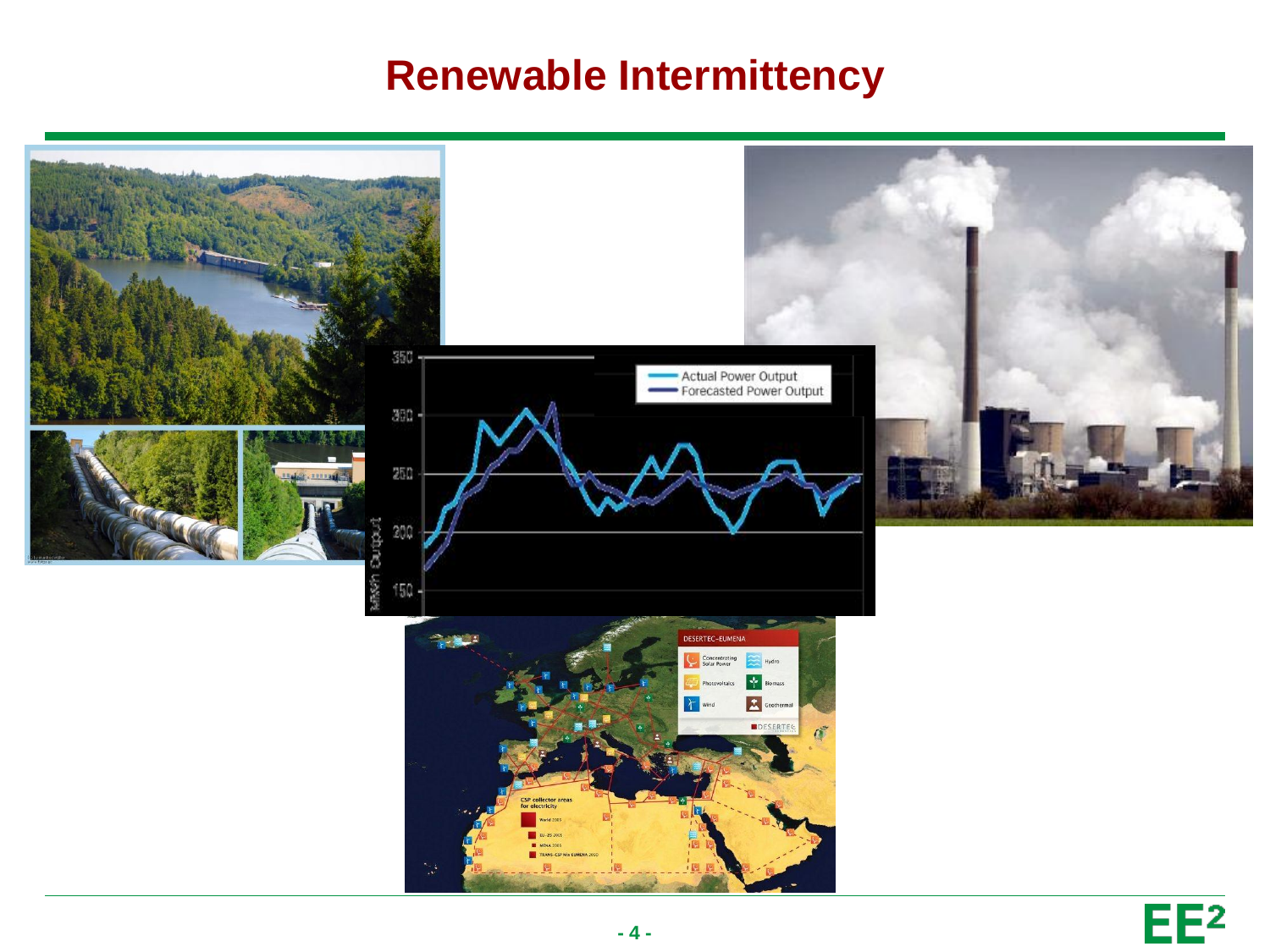#### **Locational Aspects**



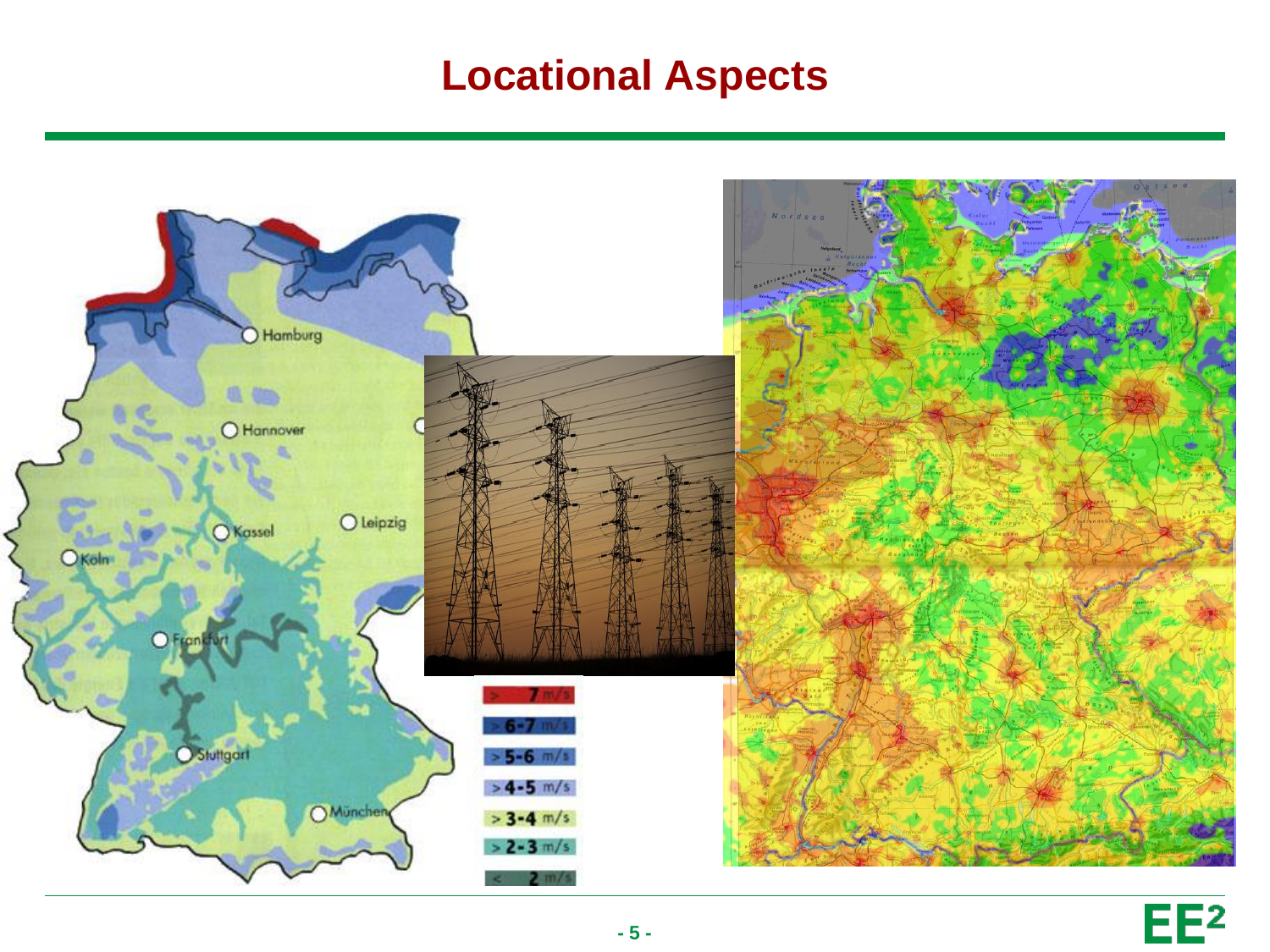

#### **What are the impacts renewable intermittency?**

#### **What are the effects of locations (network restrictions)?**

#### **What happens if the effects interact?**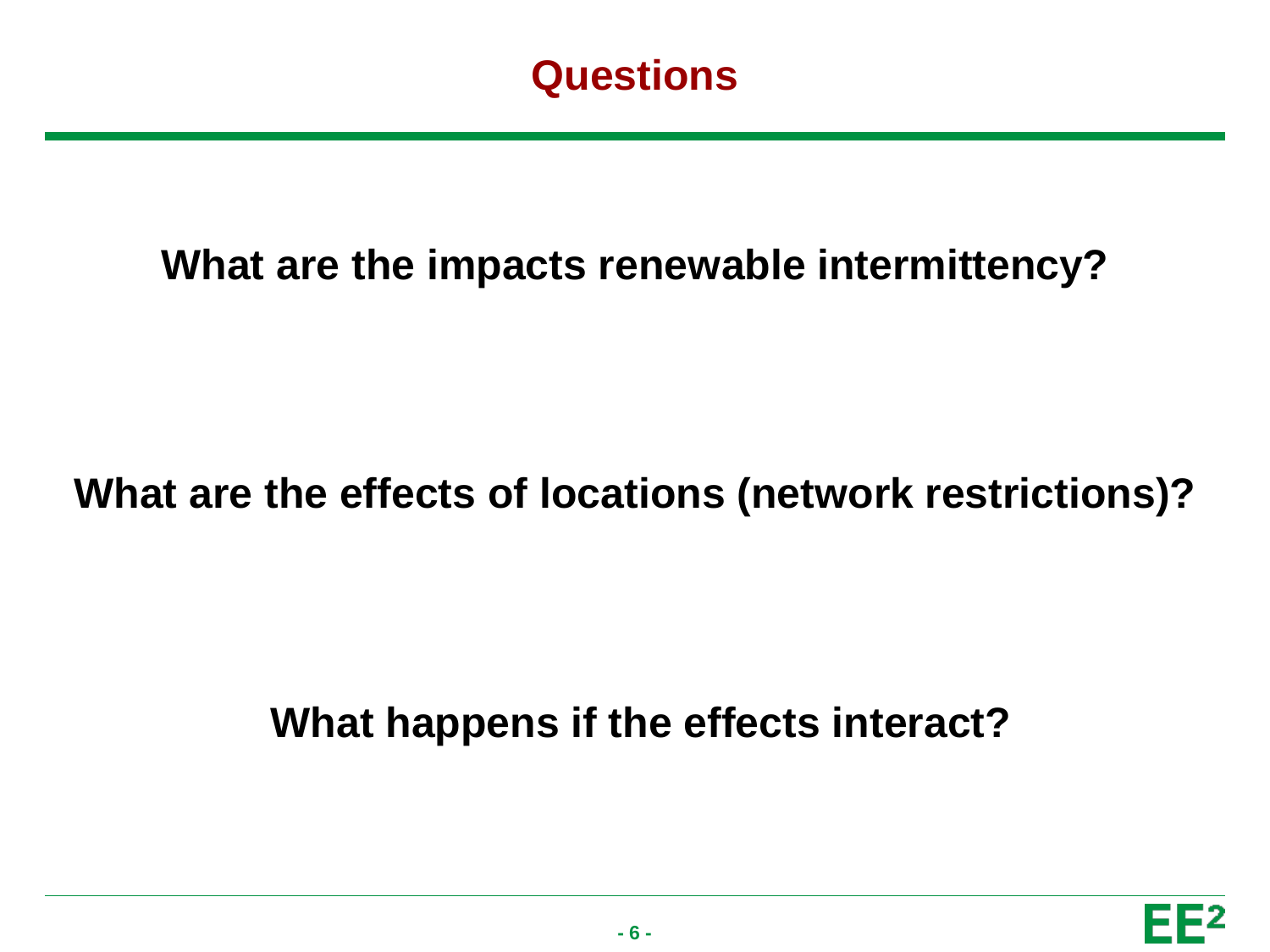#### **Agenda**

- 1. Motivation
- 2. Modeling Approach
- 3. Results
- 4. Conclusions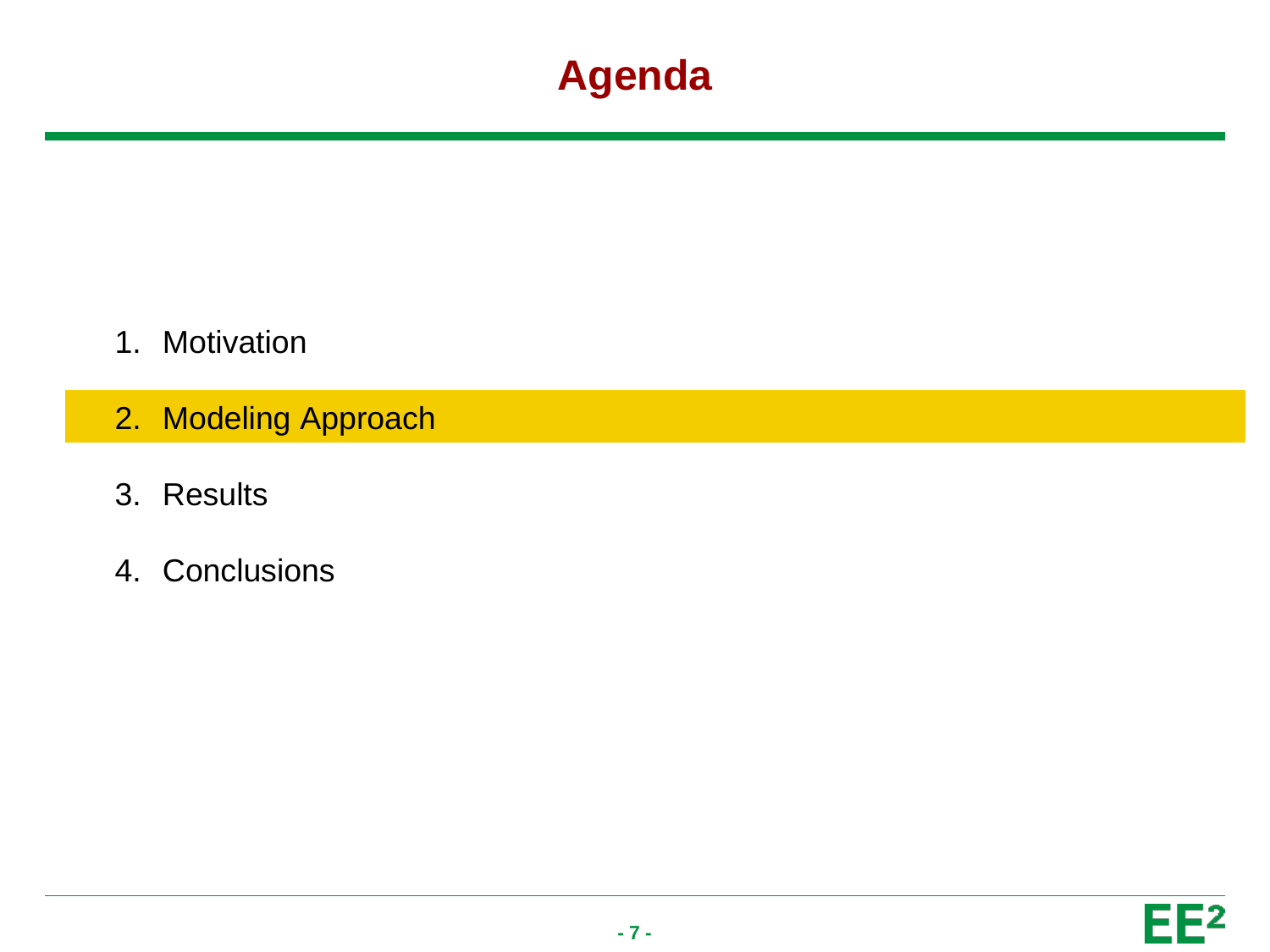#### **Daily German Electricity Markets**

- **12.00: Dayahead market (Spotmarket)**
	- **Central auction at EEX**
	- **Clearing for 24h of following day**
- **14.30: Preliminary dispatch timetable**
	- **§ 5 (1) StromNZV**
- **15:00: Start of intraday market**
	- **Bilateral or standardized (EEX)**
	- **Closure of market RT-75min**
- **RT-45min: Final dispatch timetables**
	- **§ 5 (2) StromNZV**
	- **Management of network constraints**
- **RT: Balancing of unexpected deviations**

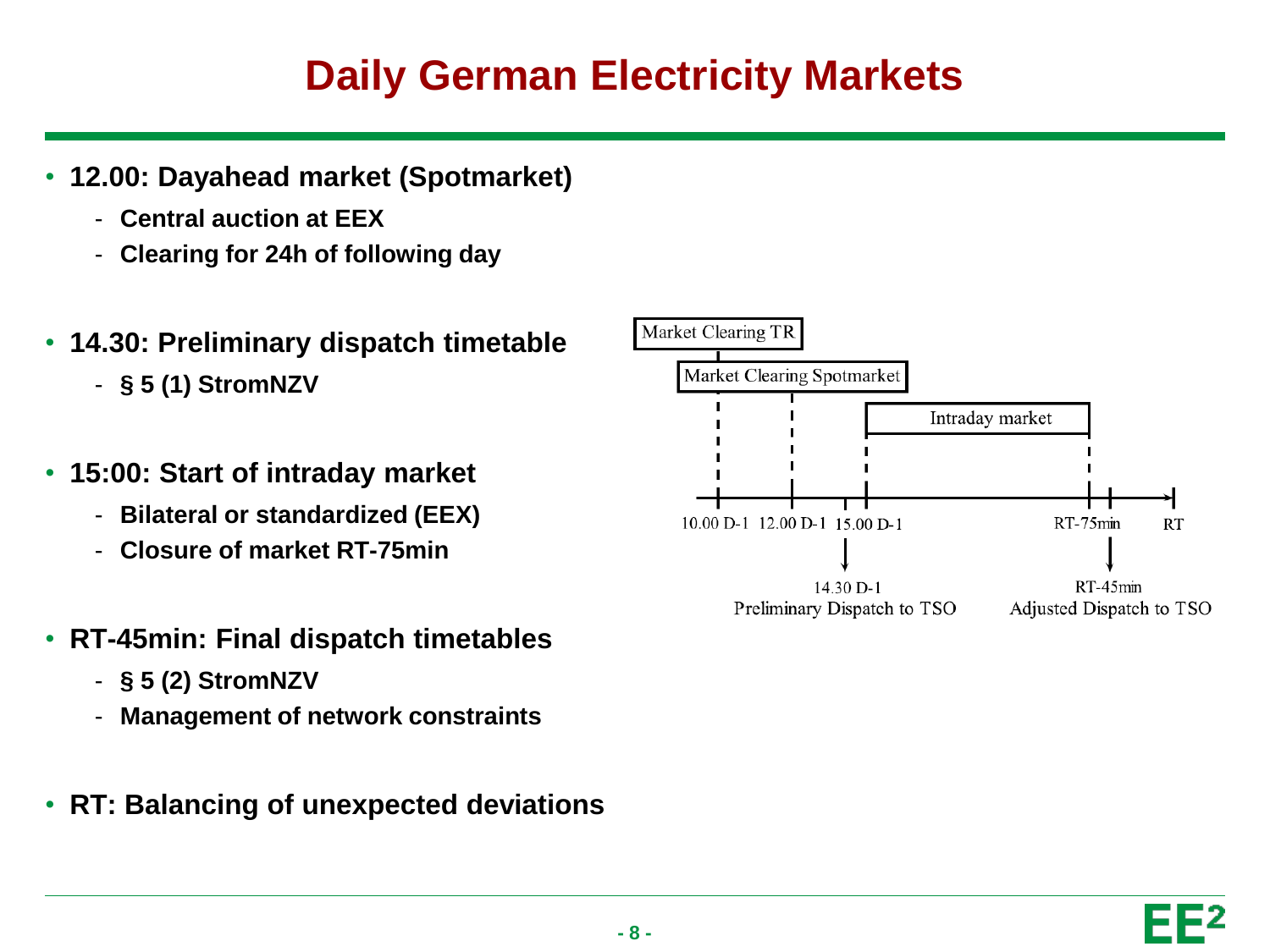## **Modelling Approach**

| <b>Dayahead Market Model</b><br><b>Reserve Market</b> | <b>Intraday Market Model</b>                                                                                     | <b>Dispatch Model</b>              | <b>Balancing</b>                               |
|-------------------------------------------------------|------------------------------------------------------------------------------------------------------------------|------------------------------------|------------------------------------------------|
| 12.00 D-1                                             | <b>Rolling Planning</b>                                                                                          | 1h before RT                       | <b>RT</b>                                      |
| $\cdot$ 24h<br>• UC & dispatch<br>of power plants     | • Time variable (24h)<br>• UC & dispatch given<br>restrictions of<br>dayahead and<br>previous intraday<br>market | • Redispatch                       | • Hourly<br>Dispatch of<br>reserve<br>capacity |
| Initial wind<br>forecast for<br>delivery day          | • Arrival of new wind<br>forecasts                                                                               | • Arrival of new<br>wind forecasts | • Realization of<br>wind<br>generation         |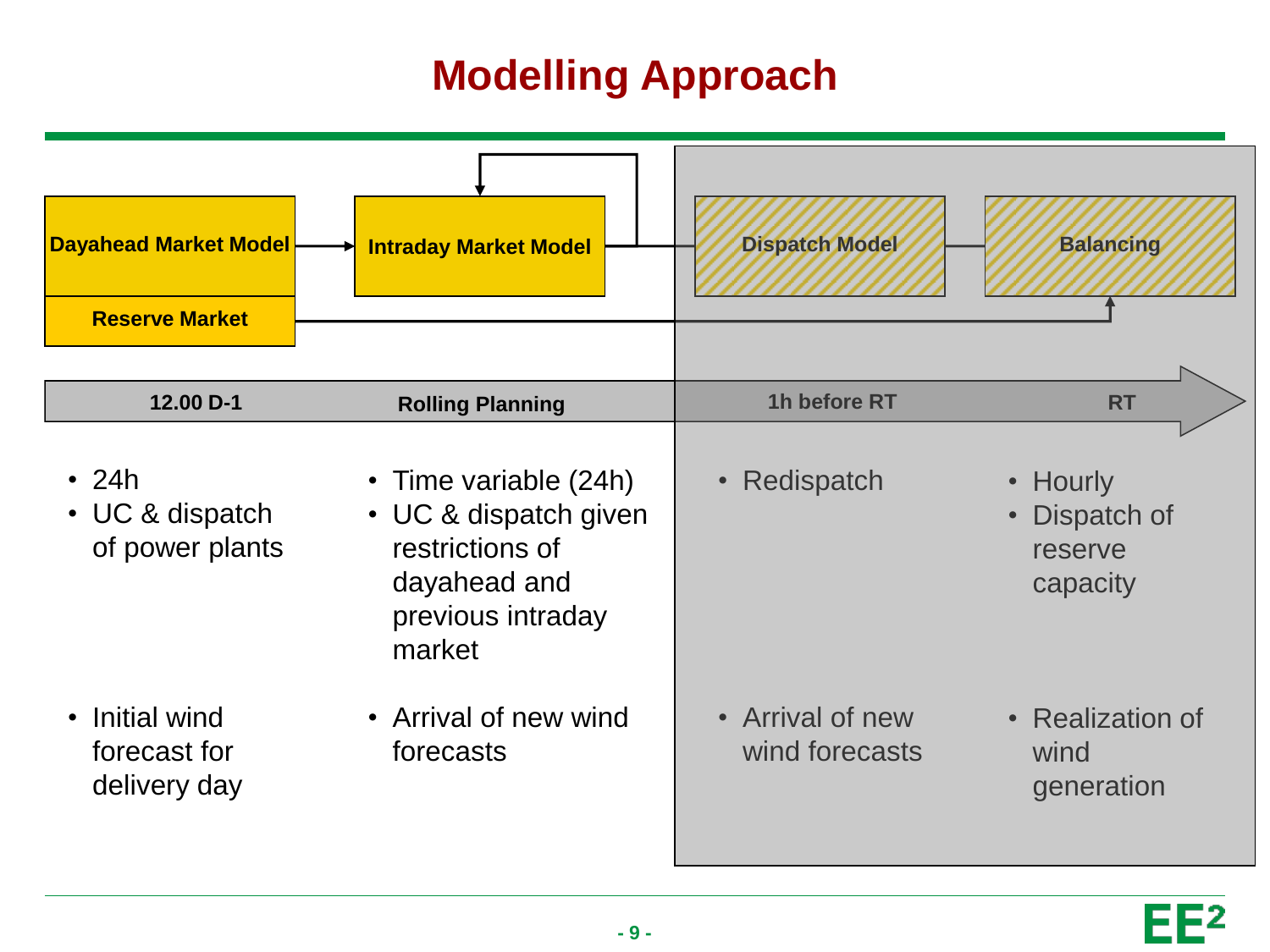#### **Dayahead Market Model**

**Given: wind forecast, (past power plant plans)**

**Decide about: plant status, generation, reserve provision, storage use**

min (Generation Cost + Startup Cost)

subject to:

| Generation              |        | Demand                         |
|-------------------------|--------|--------------------------------|
| <b>Reserve Capacity</b> |        | <b>Reserve Demand</b>          |
|                         |        |                                |
| Generation              | $\leq$ | <b>Installed Capacity</b>      |
| Generation              | $>=$   | Minimum Generation (if online) |
| <b>Offline Time</b>     | $>=$   | Minimum Offline Time           |
| <b>Online Time</b>      | $>=$   | Minimum Online Time            |
|                         |        |                                |

+ Storage restrictions, Wind Shedding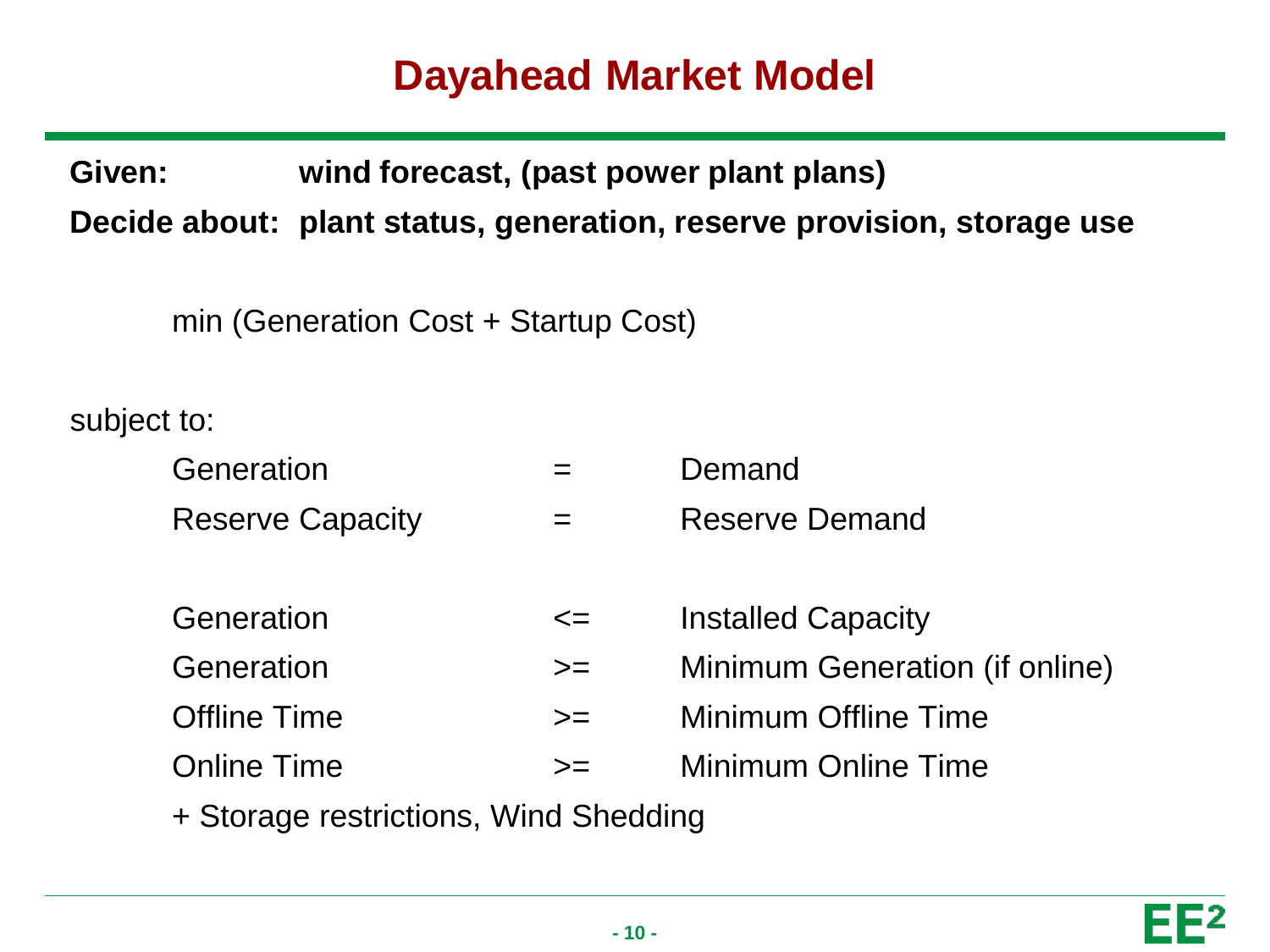#### **Intraday Market Model**

**Given: new wind forecast, current plant status, reserve capacities Decide about: plant status, generation, reserve provision, storage use**

min (Generation Cost + Startup Cost)

subject to:

| Generation          |        | Demand                              |
|---------------------|--------|-------------------------------------|
| Generation          | $\leq$ | Installed Capacity (net of reserve) |
| Generation          | $>=$   | Minimum Generation (net of reserve) |
| <b>Offline Time</b> | $>=$   | <b>Minimum Offline Time</b>         |
| <b>Online Time</b>  | $>=$   | Minimum Online Time                 |
|                     |        |                                     |

+ Storage restrictions, Wind Shedding

+ Running requirements given by previous decisions (reserve, minimum times)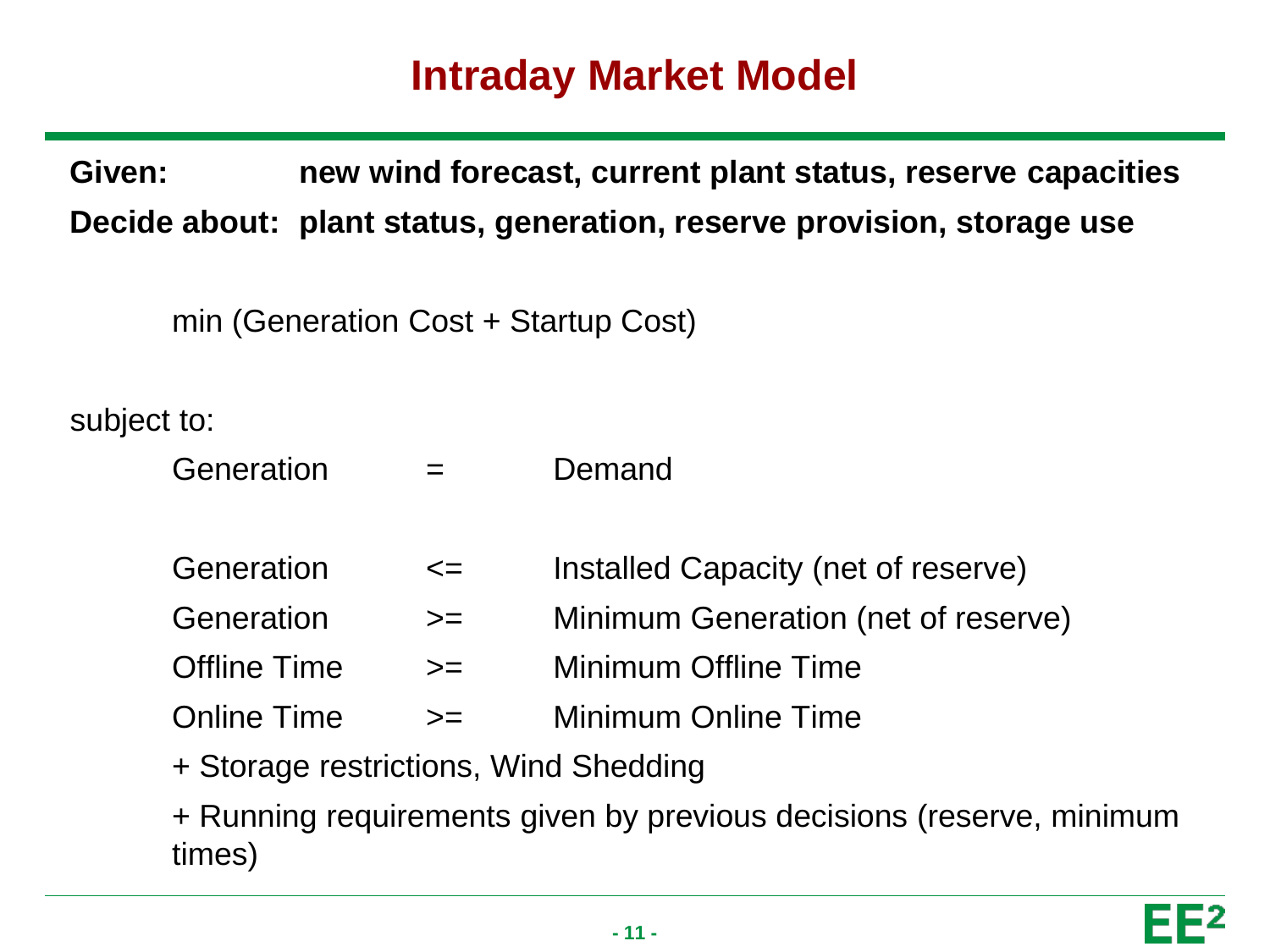# **Rolling Planning**



**Intraday model run in hourly steps**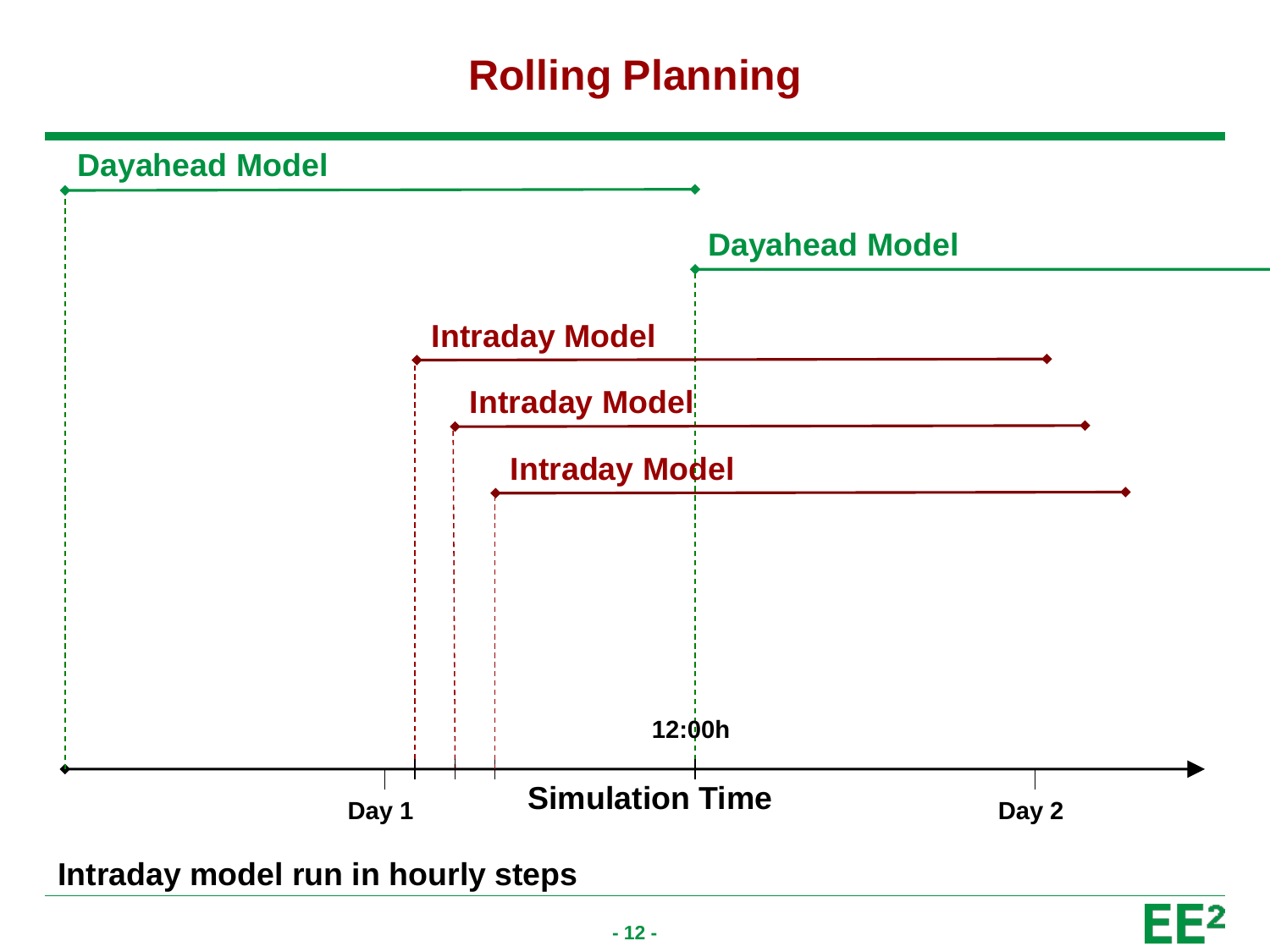#### **Introducing Network Constraints**

- **DC loadflow model**
- **Network constraints in Dayahead Intraday model**
- **Node and overall demand market clearing condition**
- **Wind input uniformly distributed over the grid**
- **Demand population distributed over the grid**

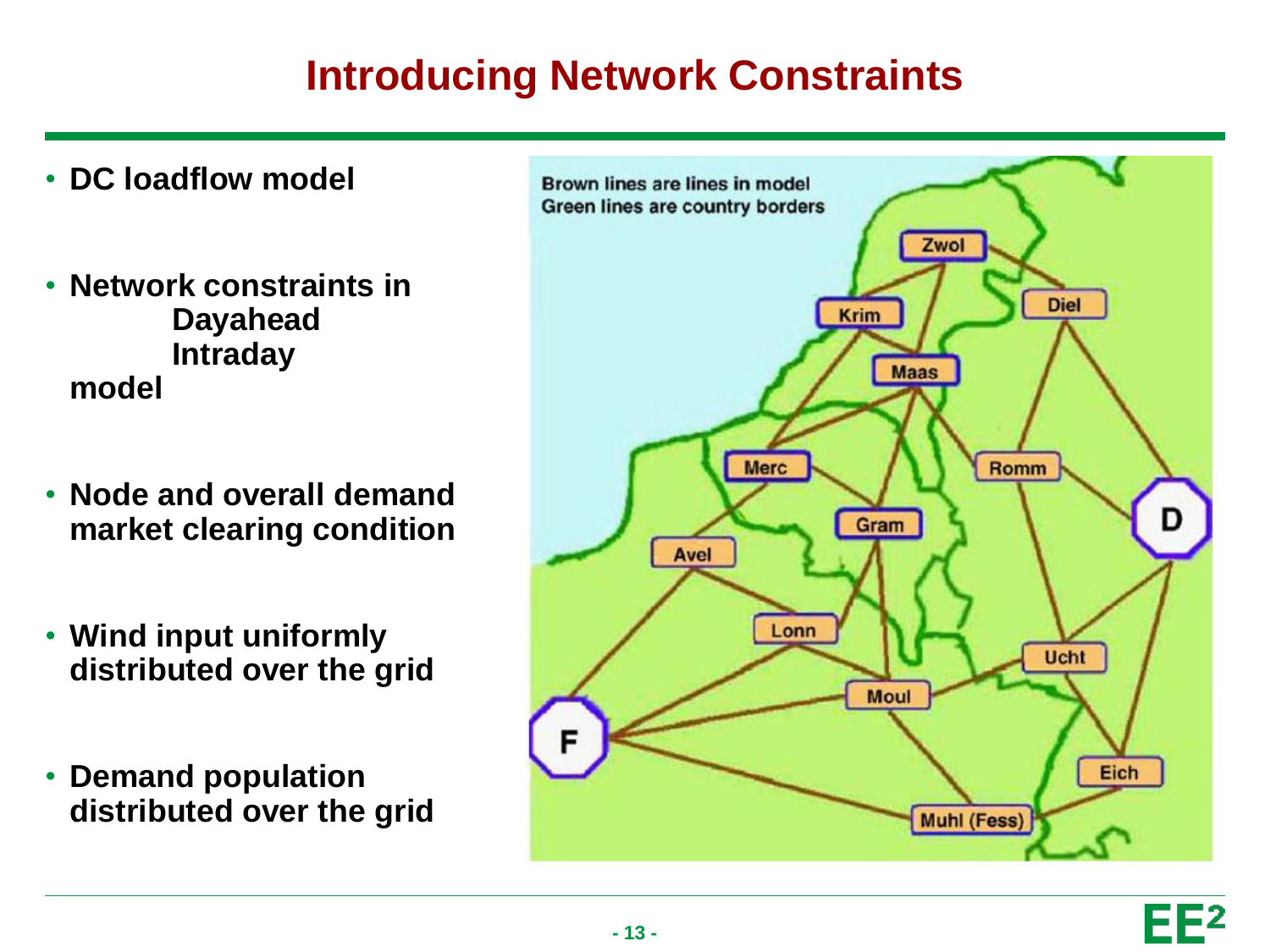#### **Stochastic Programming Approach**

• **Stochastic intraday model deciding about the plant status and generation given future uncertainty of wind**



• **Simple stochastic: (up, average, down) with (+1%, 0, -1%) deviation per time period (implies perfect correlation of wind sites)**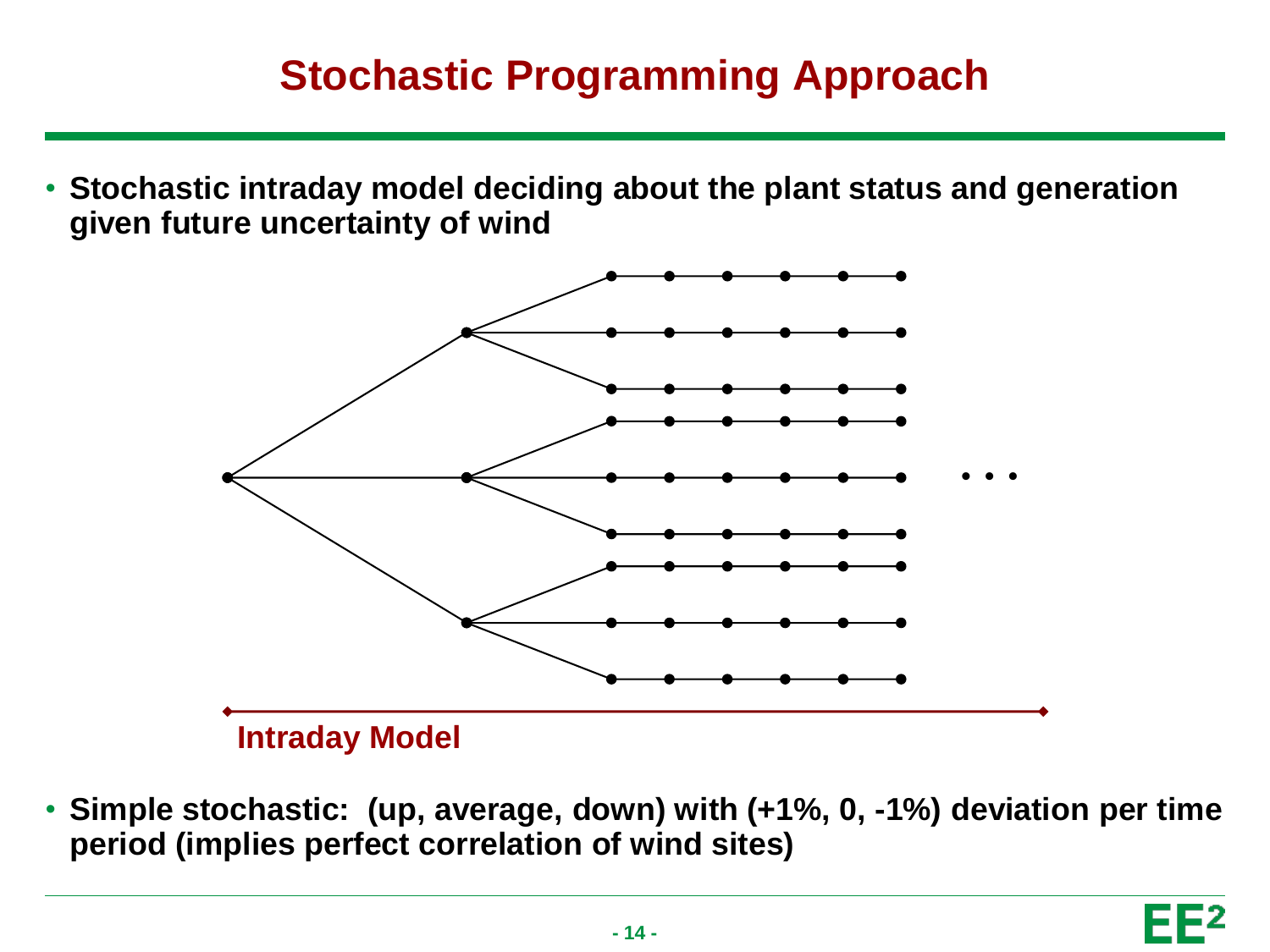#### **Agenda**

- 1. Motivation
- 2. Modeling Approach
- 3. Results
- 4. Conclusions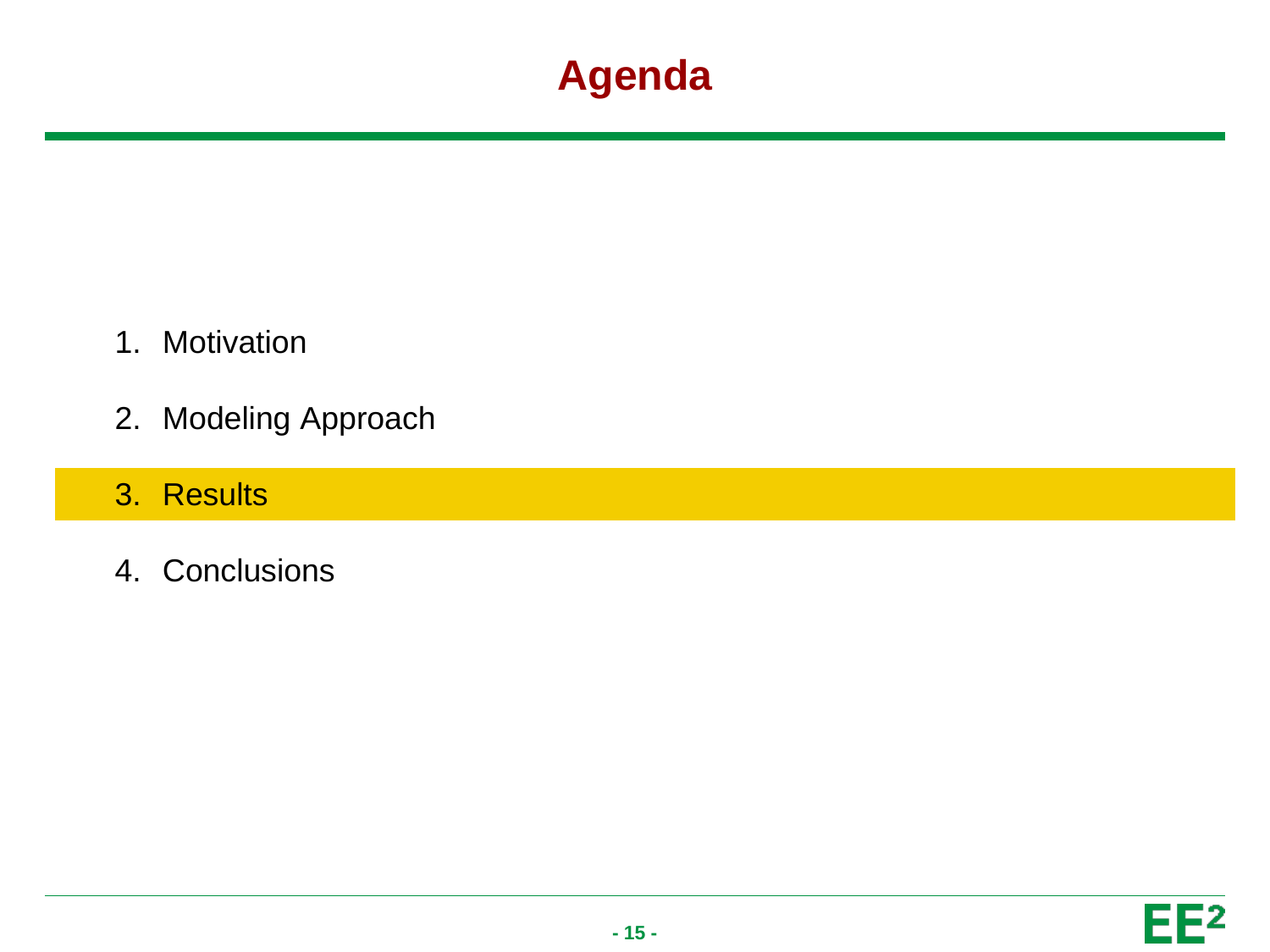## **Keep it simple: No Grid… No Stochastic Programming**



#### **Dayahead Price: 9 – 22 €/MWh**

day hour

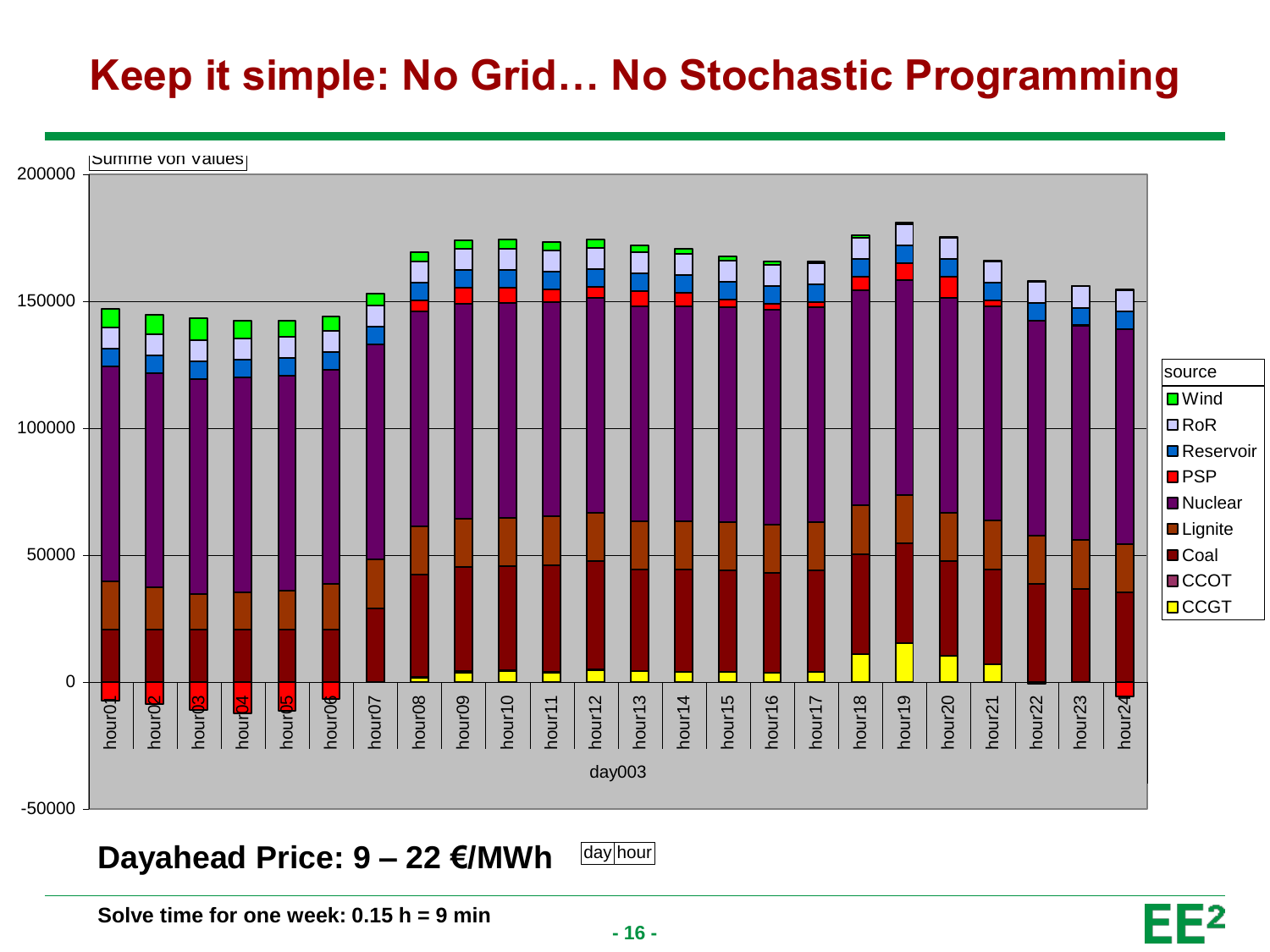## **Stochastic Programming… No Grid Restrictions**

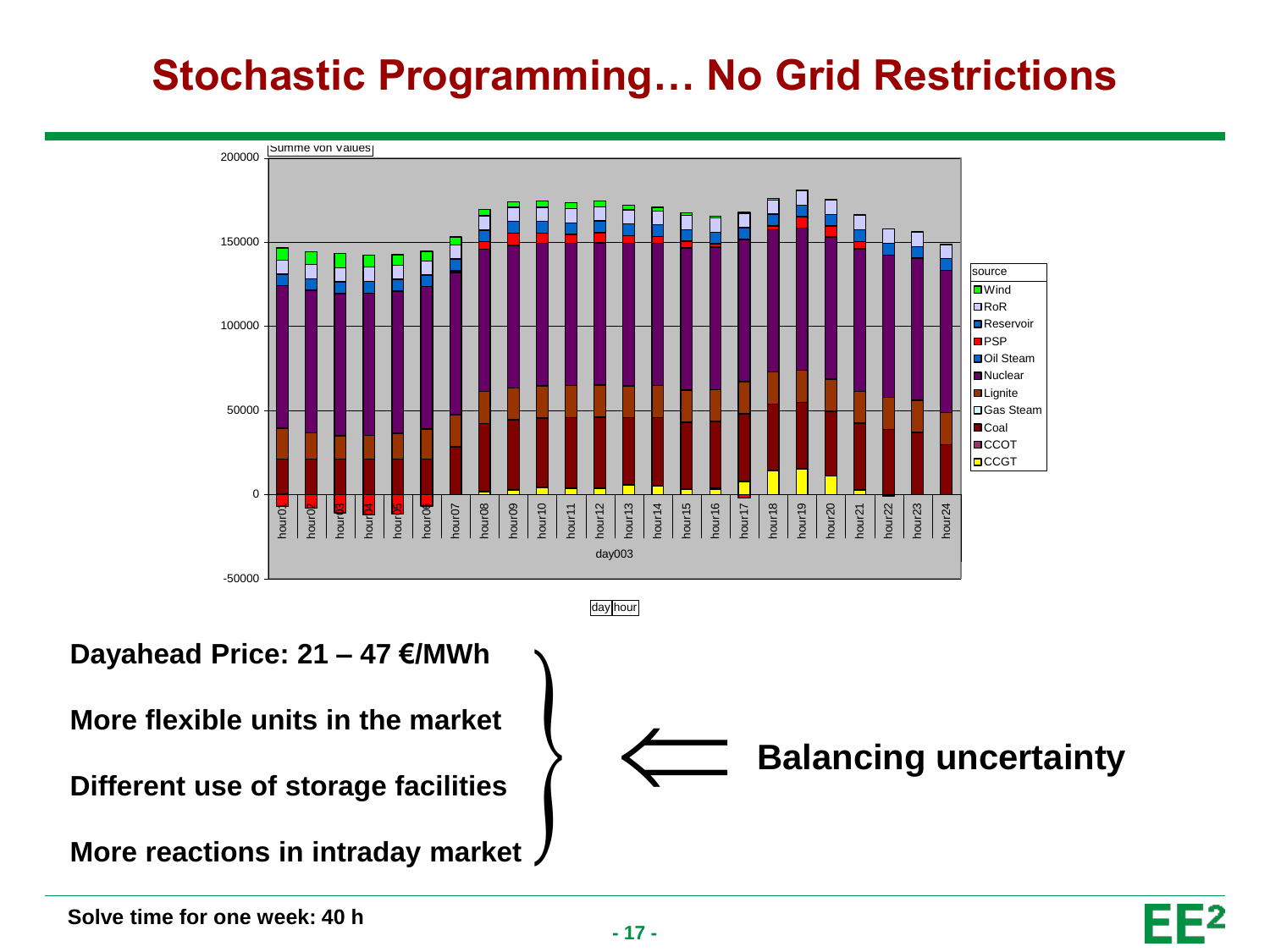## **Grid Restrictions… No Stochastic Programming**

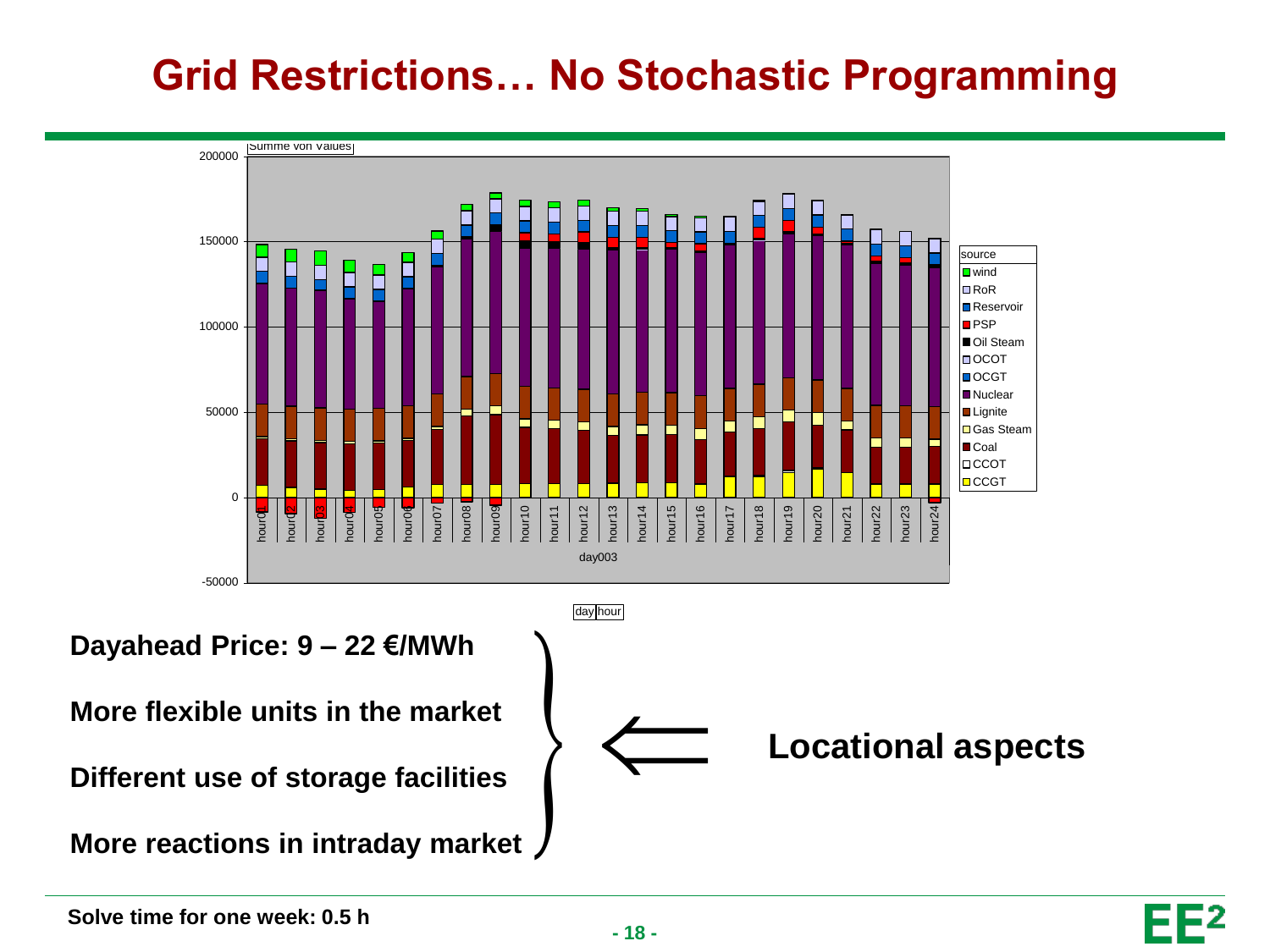## **Stochastic Programming and Grid Restrictions**

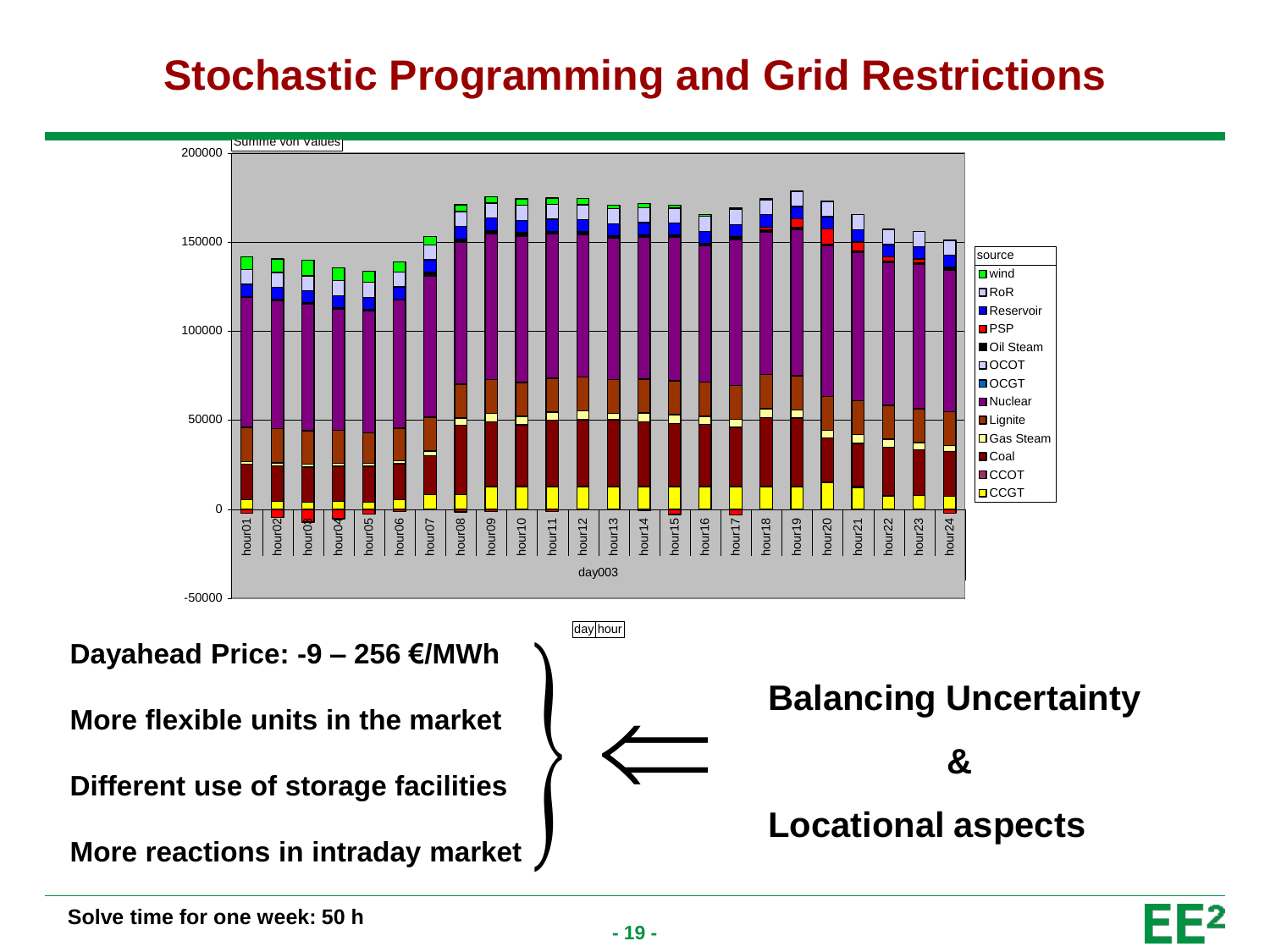#### **Agenda**

- 1. Motivation
- 2. Modeling Approach
- 3. Results
- 4. Conclusions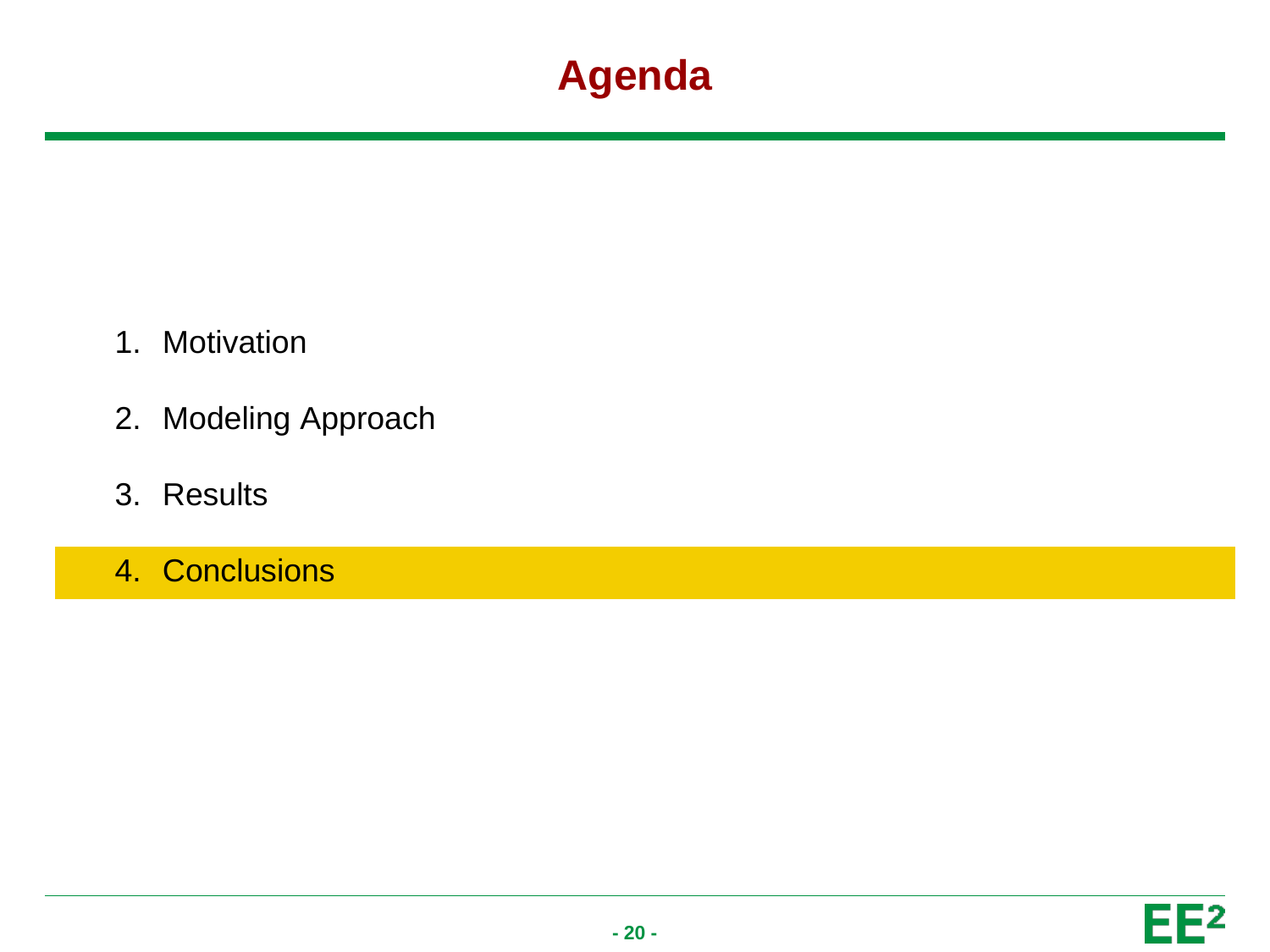#### **Conclusion**

- **Stochasticity causes**
	- **significant price impacts**
	- **flexible units online**
- **Locational aspects (network restrictions) cause diversification of the generation portfolio**
- **Combining stochasticity and locational aspects yields high volatility of prices and diversified generation portfolios**
- **Storage important to balance uncertainty and for grid stability**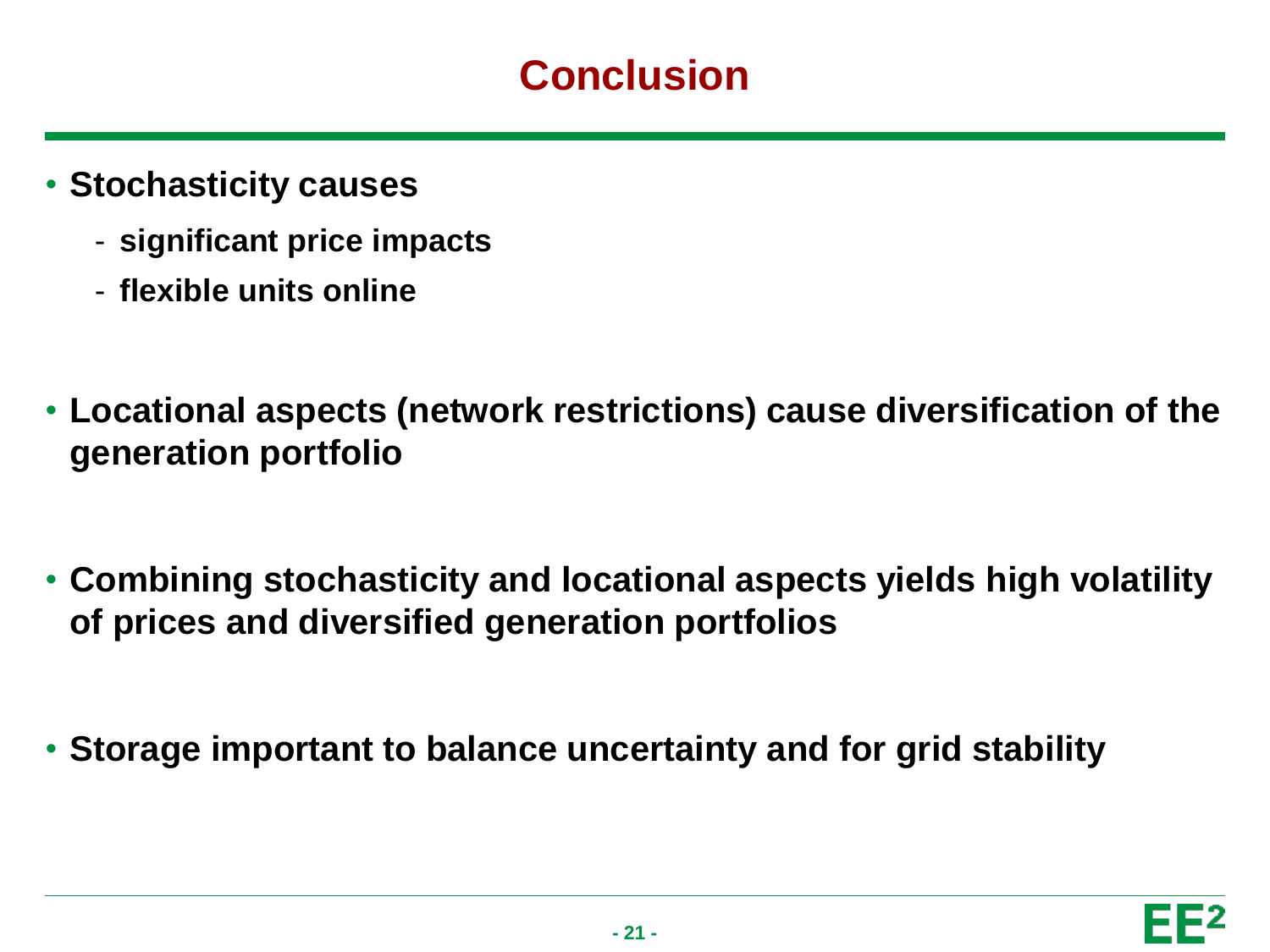#### **Further Research …**

- **Stochasticity causes a high computational burden. Is there a worth doing stochastic programming?**
- **What's about combined heat and power (CHP/KWK), demand side management, price reactions … ?**
- **What are the restrictions coming imposed by future market decisions? How market participants act on this market?**
- **When and how network/congestion information come into market?**
- **What's about redispatch and reserve (demand)?**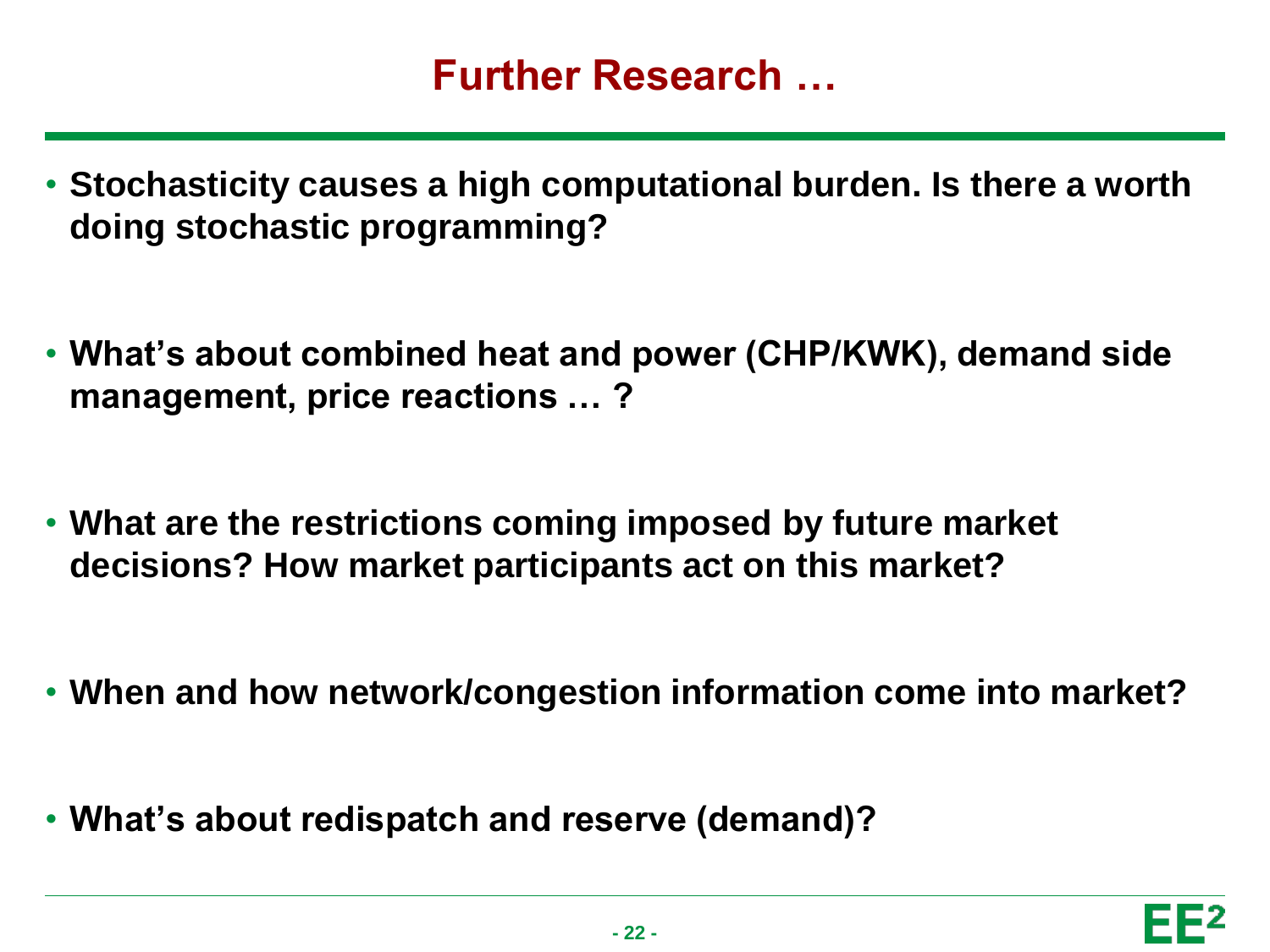



#### **[jan.abrell@tu-dresden.de](mailto:jan.abrell@tu-dresden.de)**

**[www.janabrell.de](http://www.janabrell.de/)**



**Chair of Energy Economics and Public Sector Management**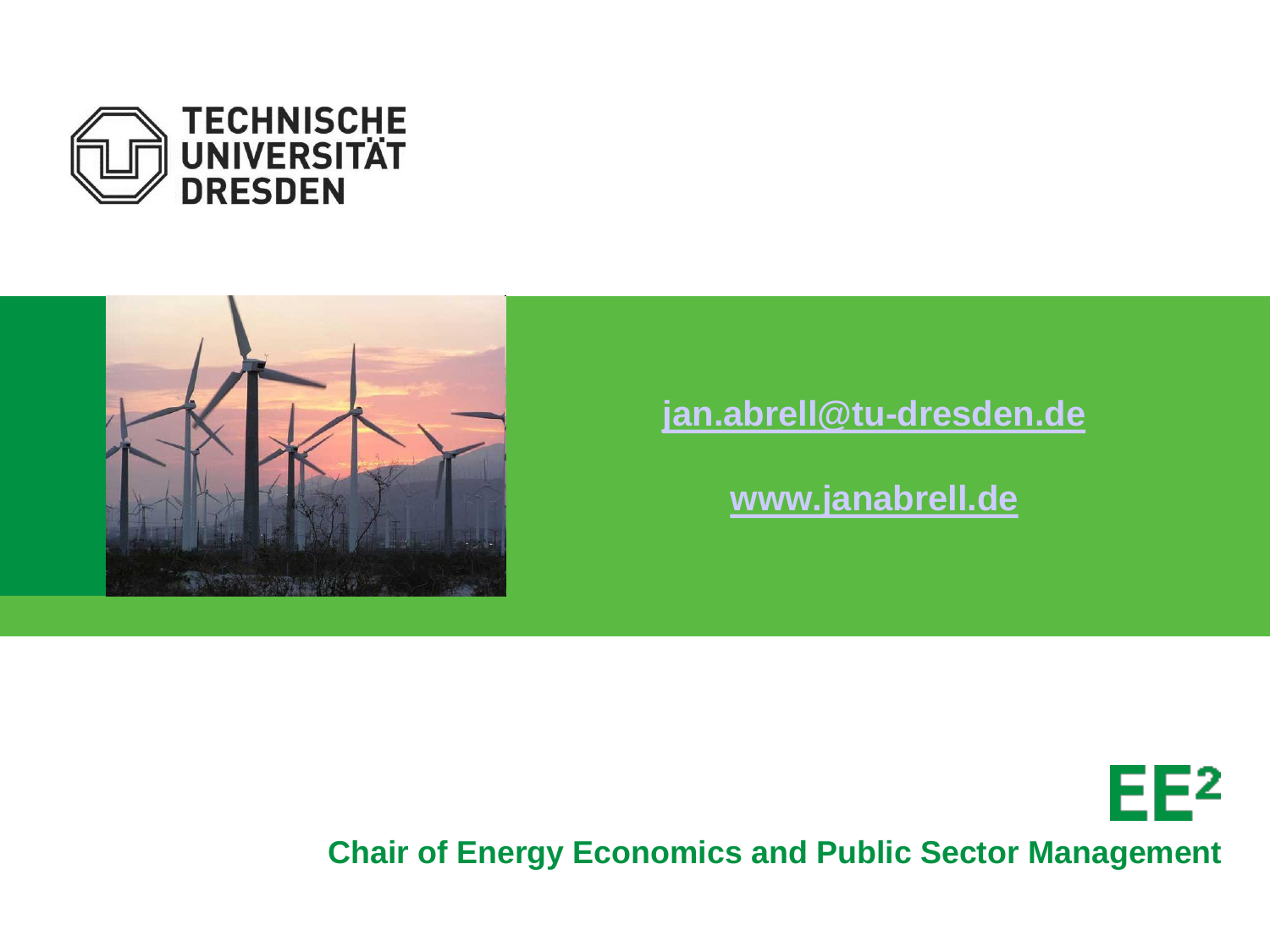#### **Structure of the German Electricity Market**

|               | Futures market |                  | Day-ahead market   |                  | Intraday market |                  | Reserve market                  |
|---------------|----------------|------------------|--------------------|------------------|-----------------|------------------|---------------------------------|
| Trading       | Standardized   | <b>Bilateral</b> | Auction            | <b>Bilateral</b> | Standardized    | <b>Bilateral</b> | Tendering                       |
| <b>Type</b>   | financial      | physical         | physical           | physical         | physical        | physical         | physical                        |
| Products      | Futures        | Forwards         | Hour contracts     |                  | Hour contracts  |                  | PR: no time slices              |
|               | Options        |                  | Baseload contracts |                  |                 |                  | $SR: 3 \times s$                |
|               |                |                  | Peakload contracts |                  |                 |                  | $MR: 6 \times s$                |
| Contractual   |                |                  |                    |                  |                 |                  |                                 |
| partner       | EEX            | others           | EEX                | others           | EEX             | others           | <b>TSOs</b>                     |
| Participation | Voluntary      | Voluntary        | Voluntary          | Voluntary        | Voluntary       | Voluntary        | Voluntary:                      |
|               |                |                  |                    |                  |                 |                  | Pre-qualification               |
|               |                |                  |                    |                  |                 |                  | necessary                       |
| Clearing      | Continuous     | Continuous       | Daily              | Continuous       | Continuous      | Continuous       | Monthly (PR, SR)                |
| interval      |                |                  |                    |                  |                 |                  | Daily $(MR)$                    |
| Gate closure  |                |                  | $12.00$ a.m. $D-1$ |                  |                 |                  | 10.00 a.m. $D-1$ $(MR)$         |
| Pricing       |                | Bargaining       | Uniform            | Bargaining       |                 | Bargaining       | PR: Capacity price              |
|               |                |                  |                    |                  |                 |                  | $SR/MR$ : Capacity/Energy price |

\* Monday– Friday: peak/offpeak period; Weekend and general holiday: base period.<br>\*\* 0.00– 3.59; 4.00– 7.59; 8.00– 11.59; 12.00– 15.59; 16.00– 19.59; 20.00– 23.59.